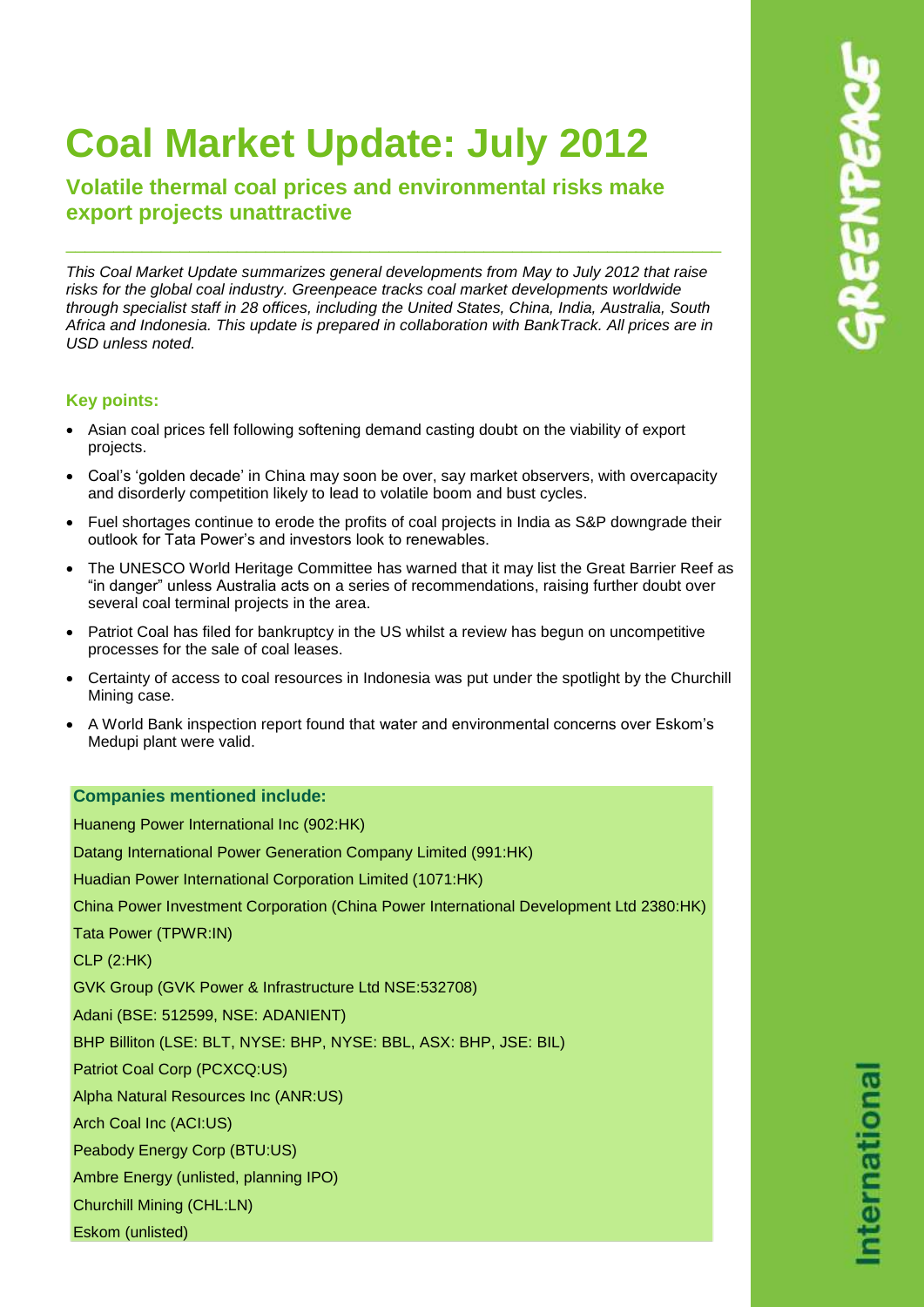## **Global**

#### **Collapse in thermal coal prices points to rising volatility**



The end of June saw a collapse in spot prices for internationally traded (sea borne) coal as oversupply hit the market. Spot prices for Newcastle 5500 kcal thermal coal fell [below \\$80/tonne.](http://platts.com/newsfeature/2012/thermalcoal/index) Market sources told [Platts](http://platts.com/newsfeature/2012/thermalcoal/index) that producers were reluctant to let coal stocks go at these prices as they were close to their average production costs. Spot prices for FOB 6000 kcal coal at Richard's Bay have fallen to under USD85/tonne, dramatically down from over \$115 in mid 2011.

The price of thermal coal at Qinghuangdao and Bohai had both [fallen for eight consecutive weeks](http://www.custeel.com/shouye/common/viewArticle.jsp?group=&articleID=3217328) by late June, with prices staying low in July. The average price of 5500 kcal coal at Bohai port fell below RMB702/tonne (\$110). "Whether the price of Qinghuangdao 5500 kcal thermal coal will stabilize at RMB 650/tonne (\$101) is largely uncertain," an unnamed source at Henan Shenhuo Coal & Power told the Dayang - Guangzhou Daily. IHS McCloskey reported Qinhuangdao 6000 kcal prices were down to \$ 121 by 13 July from prices above \$150 in the last quarter of 2011.

However, coal futures at Richard's Bay and Newcastle point to a return to thermal coal prices over \$100 a tonne within in the next 18-24 months. Greenpeace analysts believe that the volatility is making planning and execution difficult both for export projects and for power stations relying on imported coal, and as a result, forecasting a reliable IRR for the 20-40 year life of these projects will require bold assumptions.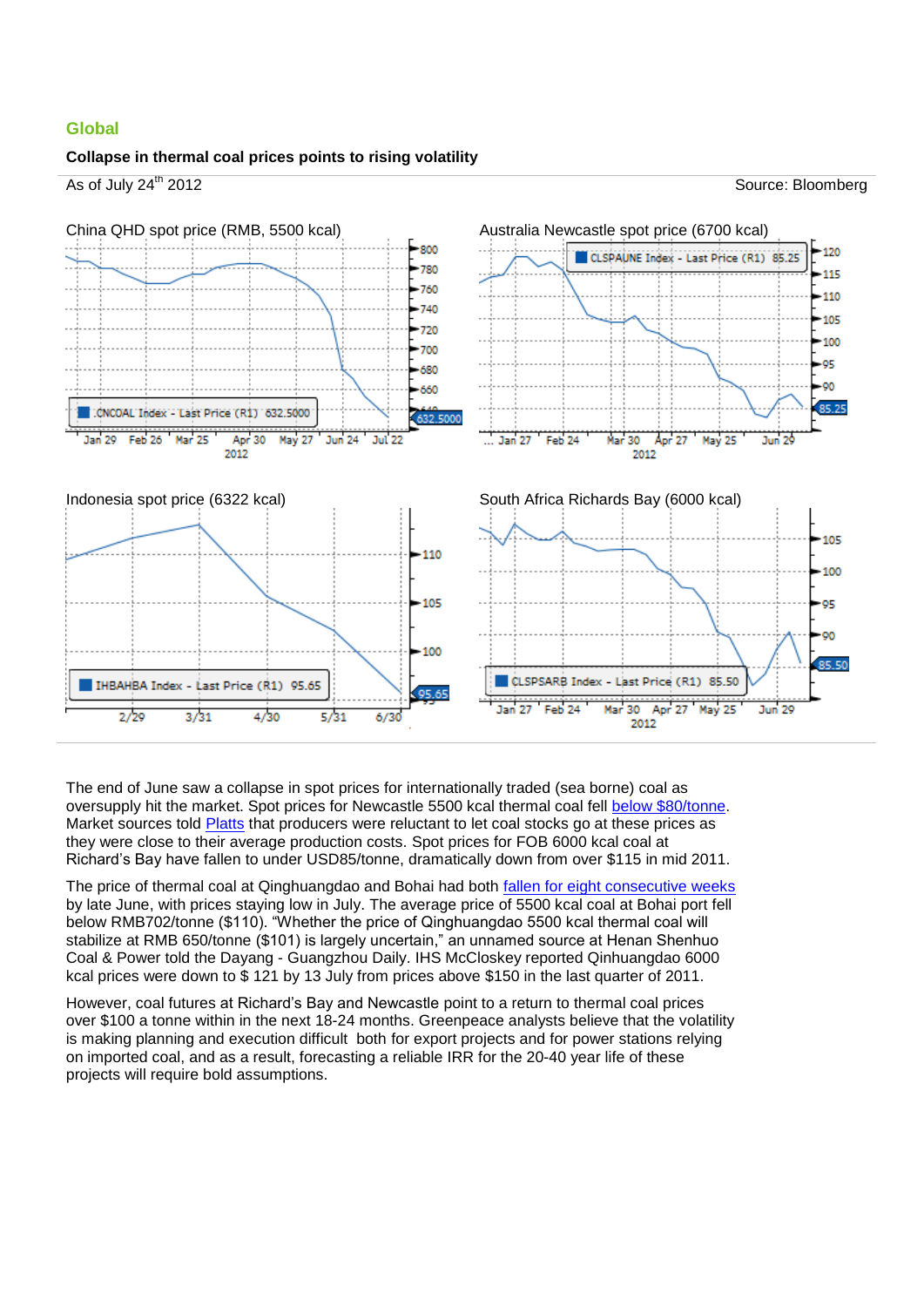## **China**

## **Extent of loss in Chinese coal sector last year confirmed**

Five of the largest Chinese electricity companies (Huaneng, Datang, Huadian, Guodian, China Power Investment) collectively posted a loss of RMB15.1 billion (\$2.3 billion) in 2011, down 348% year-on-year. Rising coal prices in recent years and escalating financing costs were the main reasons, said the State Electricity Regulatory Commission in the 2011 [Electricity Regulatory](http://finance.ifeng.com/stock/hybg/20120703/6697520.shtml)  [Annual Report](http://finance.ifeng.com/stock/hybg/20120703/6697520.shtml) released in late June.

The report also showed total investment in the coal sector has fallen for 6 consecutive years, to RMB105 (\$16 billion) in 2011 a decrease of 26% year-on-year. The 2011 investment was barely half of the investment in 2005. This compared to \$51 billion invested in [renewable energy](http://fs-unep-centre.org/publications/global-trends-renewable-energy-investment-2012) in China in 2011, 18% higher than 2010. Industry analysts observed that many coal companies are unable to make new investments, due to significant loss and higher debt ratios.

## **Stockpiles rise why coal miners cut costs**

The port of Qinhuangdao, the country's largest coal port in North China's Hebei Province, said the dramatic [increase in coal stockpiles](http://www.shippingtribune.com/?p=10064) over the past few months was a result of overproduction and slumping demand amid the economic slowdown. The power producers, which have also seen inventories rise at their plants, have been hesitant to carry away the coal, while coal producers have maintained supplies, an anonymous staff member at the Qinhuangdao coal transaction center told the Global Times.

Facing an adverse and uncertain operating environment, coal companies are starting to slash costs. China National Coal Group Corp, the second largest coal producer in China, had reportedly [slashed salary](http://www.custeel.com/shouye/common/viewArticle.jsp?group=&articleID=3217328) by 10% in April and again in May. Shanxi Coking Coal Group had also cut salary back significantly.

In addition to cutting costs, coal producers are also restricting production in an attempt to stabilize price. "Production and [sales in Henan will drop by 20% this year,](http://www.custeel.com/shouye/common/viewArticle.jsp?group=&articleID=3217328) because of consolidation of coal resources and stricter enforcement of mining safety regulations" said Li Zhaolin, Henan-based market observer from the China Coal Transportation and Marketing Association.

#### **End of coal's 'golden decade'?**

Analysts have attributed the dramatic drop in Chinese coal prices largely to diminishing demand and high inventories. Rising imports in recent months have suppressed the domestic coal price, creating a typical [buyer's market](http://www.custeel.com/shouye/common/viewArticle.jsp?group=&articleID=3217328) this year. Significant falls in pithead prices at all major coal bases, decreasing coal prices at the plant and coal storage near capacity have contributed to a pessimistic outlook.

"The coal price had fallen so much, with no sign of a turn-around in the foreseeable future, so we expect the price will fall further. All signs show that [coal's 'golden decade'](http://www.custeel.com/shouye/common/viewArticle.jsp?group=&articleID=3217106) will soon be over. Main commodities closely pegged to the economy do undergo periodic booms and depressions, this is unavoidable," said Huang Shengchu, Dean of the State Production Safety Supervision Administration of the Coal Information Institute.

Huang Shenchu added "The obvious characteristic of the Chinese coal sector is the lack of diversification, which made it extremely vulnerable to market risks. The sector also lacks a selfregulatory mechanism and effective coordination, leading to overcapacity and disorderly competition in the market. These are systemic problems in the coal sector that are yet to be resolved."

## **Chinese air pollution standards compare favourably to EU, US**

Analysis released in June found that [Chinese standards for air pollution](http://www.chinafaqs.org/files/chinainfo/China%20FAQs%20Emission%20Standards%20v1.4_0.pdf) emissions from new coal fired power plants were similar, in some cases better, than standards in the EU and the US. This many challenge some capital cost assumptions for coal-fired power plants. Stricter standards in China apply for some highly polluted areas. The updated standards apply to new plants starting January 1, 2012, and existing plants have just 2½ years to meet them.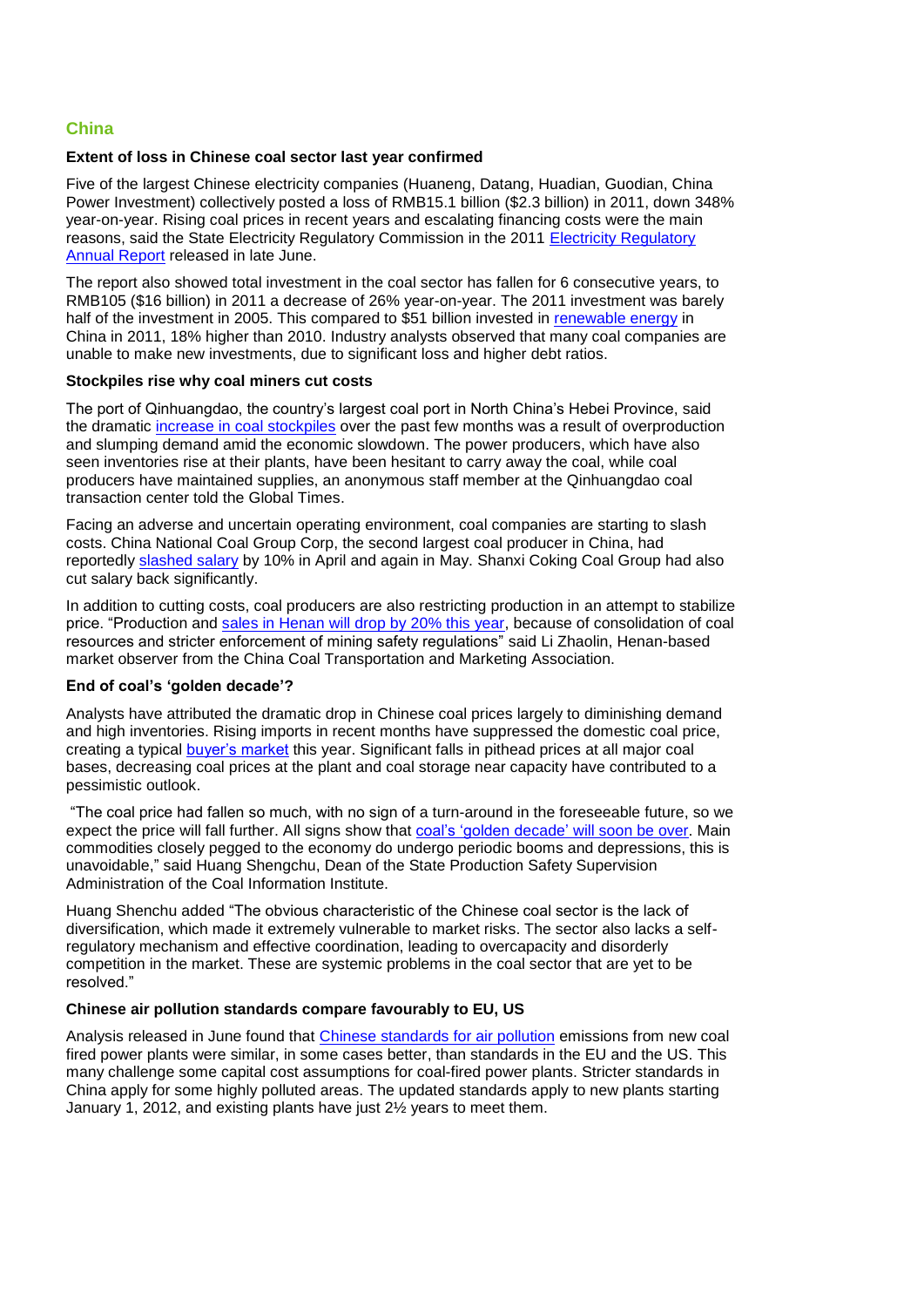#### **India**

#### **S&P downgrade Tata Power after coal project debt pact breach**

S&P [downgraded](http://in.reuters.com/article/2012/07/09/tatapower-outlook-sp-idINL3E8I931J20120709) its outlook for Tata Power to negative following a breach of the debt pact for its coal-fired Mundra Ultra Mega Power Project. The availability of loans for the 4 000 MW project, which relies on imported coal, could be limited after Tata breached a debt-equity ratio covenant. Tata is losing money on the project following significant coal price increases since the project was designed. Tata has put all new projects based on imported coal [on hold.](http://www.reuters.com/article/2012/06/14/india-tatapower-idUSL3E8HE3QV20120614)

## **CLP goes for a renewables strategy in India after coal and gas shortages**

CLP, one of the biggest power companies in the Asia-Pacific, said its recently completed 1 320 MW coal plant in Haryana was ["dead cold" for lack of coal supplies.](http://www.businessweek.com/news/2012-06-18/indian-wind-developments-threatened-by-weakening-rupee-clp-says) Fuel shortages also meant its 655 MW gas-fired plant in Gujarat was also running below 50% capacity. CLP says it will focus new investments in India on renewables.

# **Australia**

## **UN calls for Great Barrier Reef protection; proposed coal projects under the spotlight**

The UNESCO World Heritage Committee [has warned](http://news.smh.com.au/breaking-news-world/unesco-passes-barrier-reef-care-measures-20120629-215u6.html) that it may list the Great Barrier Reef World Heritage Area as "in danger" in 2013 unless Australia acts on a series of recommendations to avert clear threats to the Reef's "outstanding universal values."

UNESCO flagged serious concern about the scale and pace of coastal industrial development along the Reef and called on Australia "to ensure no developments are permitted which create individual, cumulative or combined impacts on the outstanding universal values of the Great Barrier Reef World Heritage Area and its long-term conservation".

With a strategic assessment of the Great Barrier Reef due to be undertaken by the Australian Government, UNESCO also called for the prevention of major projects that may compromise its outcomes. As the UNESCO meeting commenced in St Petersburg, Greenpeace released a briefing paper outlining [seven coal terminal projects](http://www.greenpeace.org/australia/PageFiles/433616/Business_as_usual_for_reef_destruction.pdf) that have been allowed to proceed through the approvals process since UNESCO began to voice its concern for the state of the Reef. These projects, if approved, would defy UNESCO's recommendations and add to the risk of the Reef being placed on the "in danger" list. They include projects involving GVK, Adani, BHP Billiton and Waratah Coal.

The recommendations adopted by UNESCO can be found in the UN Reactive Monitoring Mission [Report](http://whc.unesco.org/en/documents/117104) on the Great Barrier Reef.

#### **Investors warned off GVK's Alpha Coal project**

On 8 June Greenpeace, GetUp! and BankTrack placed a [full page advertisement](http://www.greenpeace.org/australia/PageFiles/429539/gbr-bw.jpg) in the Asian Financial Times warning investors "don't sink your profits on the Great Barrier Reef." The ad highlighted risks facing the project and that national and international NGOs are vowing to fight these coal projects every step of the way. The ad has since appeared in The Economist.

#### **"Clock stopped" on GVK's Alpha Coal Project approval**

On the 29th May the Queensland Coordinator-General recommended the approval of the Alpha coal mine and 500km rail line to Abbot Point. This project is owned by Indian conglomerate GVK (79%) and Gina Rinehart (the richest woman in the world).

The Commonwealth and State governments had reached an agreement whereby the states would assess impacts on matters of national environmental significance in environmental approvals, simplifying the overall process. However, the Coordinator-General's report had failed to do this adequately.

Federal Environment Minister Tony Burke announced on 5 June that he was putting the [approval](http://www.theaustralian.com.au/national-affairs/burke-stops-clock-on-gina-rineharts-alpha-coal-mine-in-gallilee-basin/story-fn59niix-1226384414222)  [process on hold,](http://www.theaustralian.com.au/national-affairs/burke-stops-clock-on-gina-rineharts-alpha-coal-mine-in-gallilee-basin/story-fn59niix-1226384414222) pending further information. What followed was a major political dispute between the Commonwealth and Queensland governments. Mr Burke accused the Queensland Government of providing "dud information" and declared that "I cannot trust them with Queensland jobs; I cannot trust them with the Great Barrier Reef".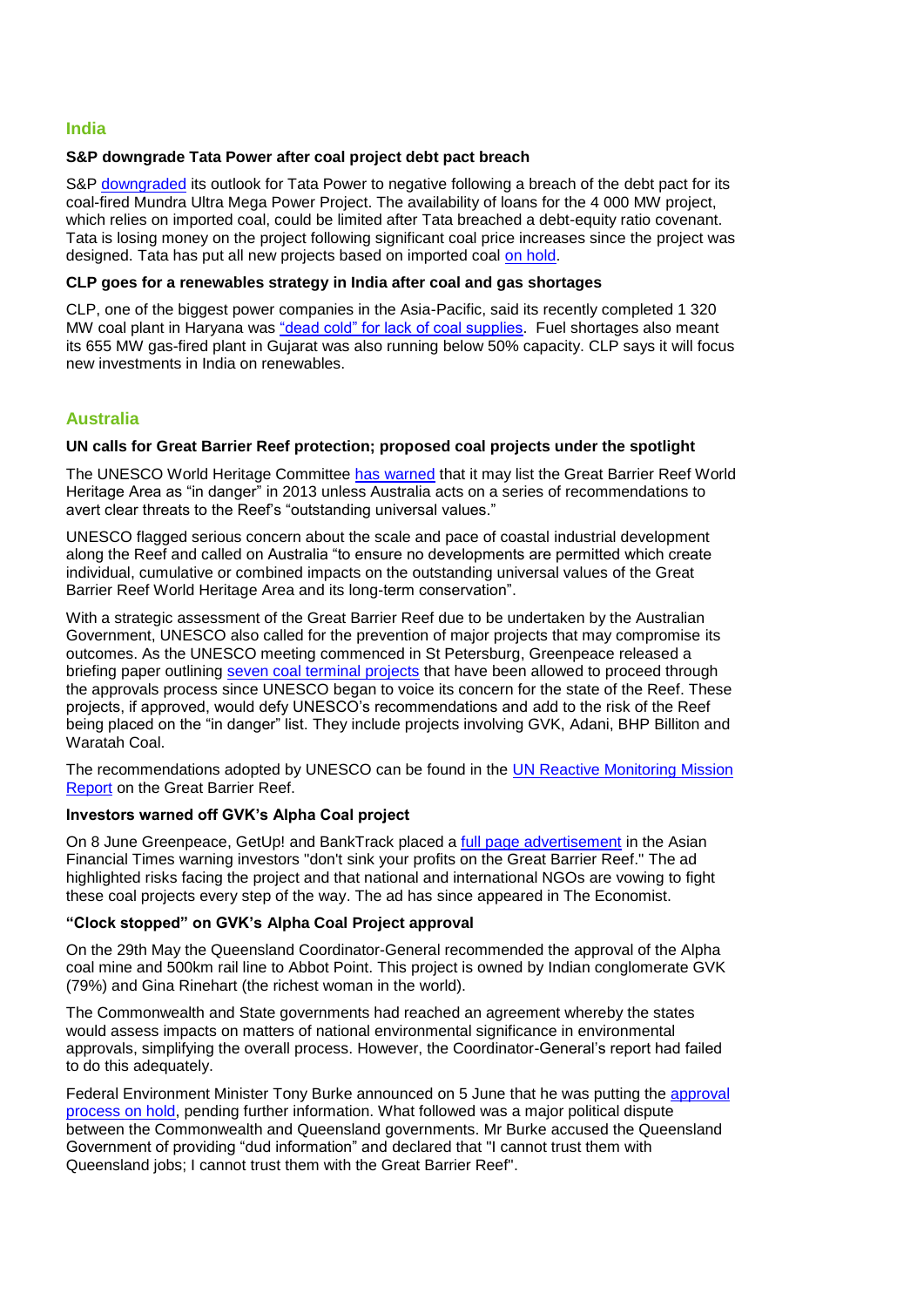#### **New coal plant loses government funding**

A \$100 million grant from the federal government for a coal-fired power station has been cut after the proponent [failed to meet grant conditions.](http://www.theage.com.au/opinion/political-news/latrobe-coal-power-plant-loses-100m-federal-grant-20120727-2301m.html) HRL had proposed a 600 MW brown-coal fired power plant in Victoria. The proposed plant has been opposed by an on-going [community](http://www.greenpeace.org/australia/en/news/climate/How-the-community-stopped-HRL/)  [campaign](http://www.greenpeace.org/australia/en/news/climate/How-the-community-stopped-HRL/) since 2007. The decision will make it difficult for HRL to proceed and may put an end to new coal-fired power stations in Australia.

## **The United States**

## **Patriot coal files for bankruptcy as US coal industry struggles**

Patriot Coal Corp (PCX), with 13 active mining complexes in Appalachia and the Illinois Basin, filed for [bankruptcy protection](http://www.bloomberg.com/news/2012-07-09/patriot-coal-files-for-bankruptcy-protection-in-new-york.html) on 9 July. The US coal industry continues to struggle with electricity generators switching to natural gas (and increasingly to renewables) and reducing pollution following regulatory pressure. The move saw Patriot shares fall 71% on 9 July alone and the share price stood at 98% below a year earlier by 13 July. BlackRock Inc. (BLK), State Street Corp. (STT) and Vanguard Group Inc faced losses as entities controlling more than 5% of Patriot's voting stock.

Shares of [competitors also fell](http://www.reuters.com/article/2012/07/09/patriot-bankruptcy-idUSL2E8I9CIE20120709) on 9 July including Alpha Natural Resources (down 7.5%), Arch Coal (down 6.7%) and Peabody Energy Corp (down 6.25%). Patriot is expected to secure a \$802 million loan to continue operations with US NGOs pushing for the banks involved to work with Patriot to [close and clean up mountain top removal mines](http://understory.ran.org/2012/07/11/patriot-coal-another-one-bites-the-dust/) and transition the Appalachia region into a producer of clean, renewable energy.

## **US losing billions through coal mining lease sales**

The US government may have [lost as much as \\$28.9 billion](http://www.washingtonpost.com/national/health-science/powder-river-basin-coal-leasing-prompts-ig-gao-reviews/2012/06/24/gJQA7xSR0V_story.html) over the past 30 years through noncompetitive auctions of coal mining leases, according to an analysis by the Institute for Energy Economics and Financial Analysis. The auction practices, which allowed sales to go ahead when there was just one bidder, are now under review. This could lead to increased costs for coal miners over time. Greenpeace and several other organisations called for coal mining lease sales to be suspended. The US analysis follows a similar scandal in [India](http://www.ft.com/intl/cms/s/0/9d239f86-766f-11e1-8e1b-00144feab49a.html#axzz20Vvvhzgd) in March, where the government may have lost \$210 billion by under-pricing coal.

#### **Congressman proposes tax on coal mining for health and environmental costs**

Congressman Jim McDermott (D-WA) has introduced th[e True Cost of Coal Act](http://seattletimes.nwsource.com/html/localnews/2018762508_coaltax25m.html) of 2012 to add a \$10/ton tax for coal mined in the US to cover the costs of health, environmental, and public safety impacts associated with transporting coal for export. The bill also requires rail companies to cover coal trains or otherwise suppress coal dust. Rep. McDermott is joining the growing chorus of elected officials in Washington and Oregon expressing concern or opposition to coal exports.

## **Ambre Energy sued by coal mining partner**

Ambre Energy is [being sued](http://www.oregonlive.com/environment/index.ssf/2012/07/lawsuit_clouds_ambre_energys_p.html) by Cloud Peak Energy over its management of the Decker coal mine in Montana, which is 50% owned by each company. Cloud Peak alleges Ambre developed export plans without their approval that would see Ambre take a disproportionate share of profits. Cloud Peak also raised concerns in [the lawsuit](http://media.oregonlive.com/environment_impact/other/CloudPeakSuit.pdf) over Ambre Energy's "potential financial instability".

Ambre's coal export projects continue to stir public controversy. A [protest against coal export](http://greenpeaceblogs.com/2012/05/07/king-coal-beware-citizens-government-leaders-step-up-to-fight-coal-exports-in-oregon/)  [terminals](http://greenpeaceblogs.com/2012/05/07/king-coal-beware-citizens-government-leaders-step-up-to-fight-coal-exports-in-oregon/) in Portland saw 600 people turn out to hear speakers including Robert Kennedy Jr., Hao Xin, Executive Director of Qiantang River Waterkeeper and Paul Lumley, Executive Director of Columbia River Inter-Tribal Fish Commission. The protest was organised by Greenpeace, Columbia Riverkeeper, Sierra Club and Climate Solutions.

## **Indonesia**

## **Churchill Mining case highlights risks for coal investors**

The Indonesian Supreme Court said it would not hear an appeal from Churchill Mining over its case for compensation for a coal project the company claims was [unfairly seized.](http://www.mining.com/2012/06/14/indonesias-supreme-court-rejects-churchill-minings-appeal/) Churchill Mining's legal battle was profiled in the New York Times, highlighting the [lack of business](http://www.nytimes.com/2012/06/07/business/global/british-mining-company-sues-indonesia-over-1-8-billion-coal-project.html?pagewanted=all)  [certainty and contract certainty](http://www.nytimes.com/2012/06/07/business/global/british-mining-company-sues-indonesia-over-1-8-billion-coal-project.html?pagewanted=all) for foreign investors in Indonesia coal projects.